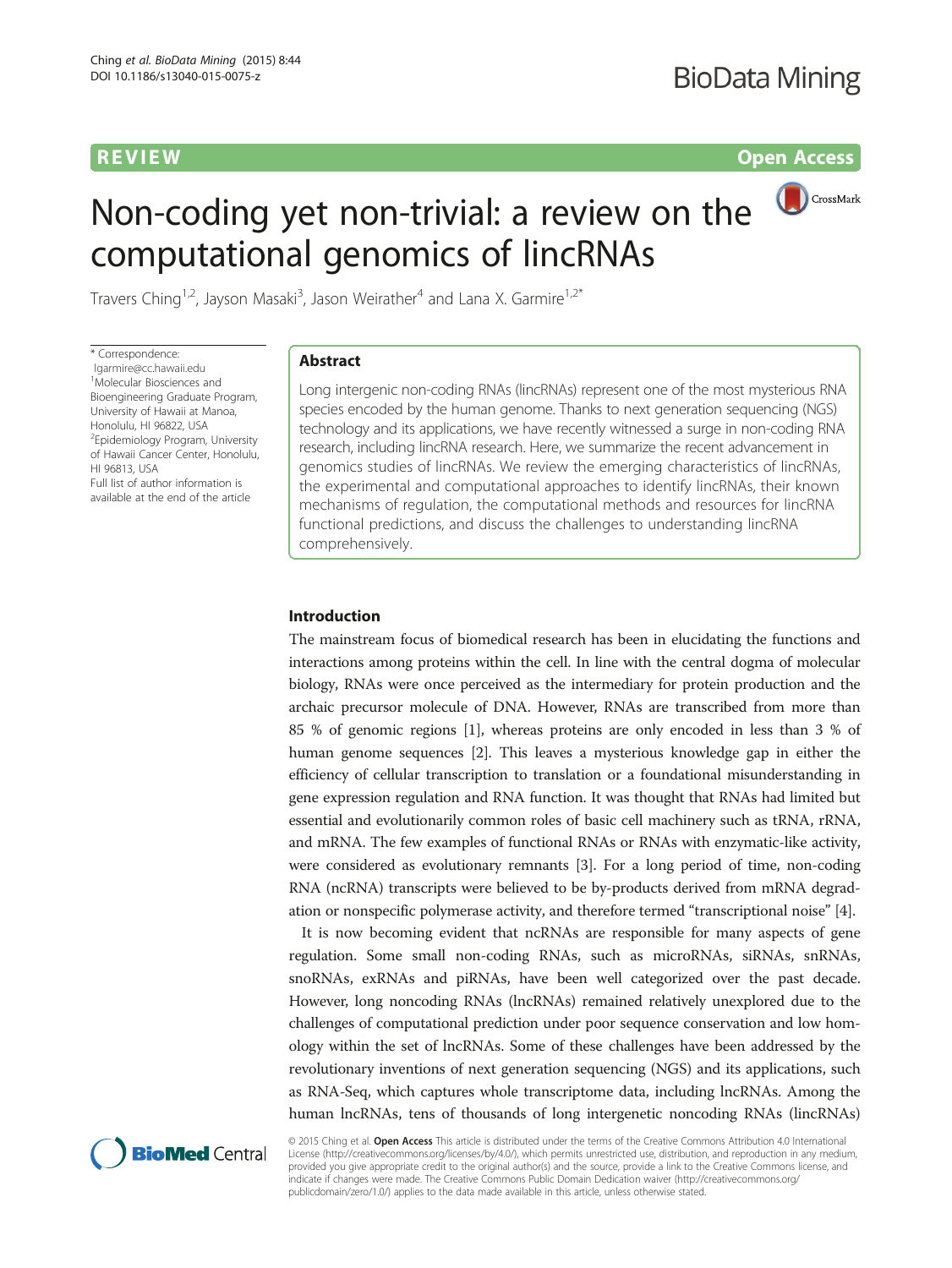have been discovered in the genomic regions outside of the well-studied coding genomic regions, and they show many intriguing properties, such as associations with various human diseases, tissue-specific expression, and expression changes during development. Consequently, attributing organism complexity to the hidden regulation of lincRNAs is a fascinating new area of research. Here, we review the emerging characteristics of lincRNAs; the experimental and computational approaches to identifying lincRNAs and their mechanisms of regulation; the challenges in computational predictions; and the resources still required to advance our understanding of lincRNA-related genomic regulation.

#### Review

#### Emerging characteristics of lincRNAs

LincRNAs are a putatively heterogeneous group, conventionally defined as ncRNA transcripts of more than 200 bp located in regions with no overlap to any known proteincoding genes. According to Lncipedia, a comprehensive lncRNA database, high-throughput studies of transcriptome data have catalogued over 111,000 lncRNA transcripts, with roughly 50 % coming from intergenic regions [\[5\]](#page-9-0). The majority of lincRNAs are thought to be transcribed from RNA polymerase II, and are therefore usually modified by post-transcriptional 5′ capping and 3′ polyadenylation [\[6\]](#page-9-0). Surprisingly, lincRNAs show ribosome occupancy similar to the 5′UTRs of protein coding genes [\[7](#page-9-0)]. What differentiates lincRNAs from protein coding genes seems to be the lack of release upon encountering a stop codon in the lincRNA sequences [\[7\]](#page-9-0). Therefore, polyadenlyation and 5′ capping are not necessarily markers of protein coding functionality. However, lincRNAs show a markedly higher degree of tissue-specific [\[8](#page-9-0)] and disease specific expression [\[9\]](#page-9-0), suggesting some biological function.

LincRNA expression is generally much lower than protein coding genes, with a few exceptions such as the XIST lincRNA [[10](#page-9-0)]. For some lincRNAs, even just a few or a single transcript exist in a cell, determined by RNA-Seq data [\[10\]](#page-9-0). However, rather than being spurious by-products of non-specific RNA transcription, the expression levels of lincRNAs in any given cell are precisely coordinated throughout the tissue, and dynamic through the course of development [\[11\]](#page-9-0). Researchers have detected differential expression of lincRNA in a range of tissues, diseases, and specific cellular responses. Efforts have been made to take advantage of these properties of lincRNAs for translational and clinical applications, such as disease biomarkers [\[12\]](#page-9-0).

Another unique feature of lincRNAs is the low sequence conservation. LincRNAs exhibit 22–25 % of conserved bases under purifying selection, compared to 77 % in protein coding sequences. However, they are considerably more conserved than introns, which have 7 % conservation [[13](#page-9-0)]. Under the assumption that sequence conservation reflects biological significance, the high genomic sequence variability in lincRNAs was the initial basis to call them "junk RNAs". Unlike proteins, where evolutionary conservation correlates highly with functional importance, lincRNAs seem to be under different selective pressures. Many lincRNA are predicted to have secondary structure and may therefore act in a sequence independent manner [[14](#page-9-0)]. Consequently, there may be a greater functional importance on molecular 3D conformation over the primary sequence. This is supported by a recent global study of genetic variants in human lincRNAs in association with diseases, where single nucleotide polymorphisms (SNPs) in evolutionarily conserved regions of lincRNAs had significant effects on predicted secondary structure [\[15\]](#page-9-0).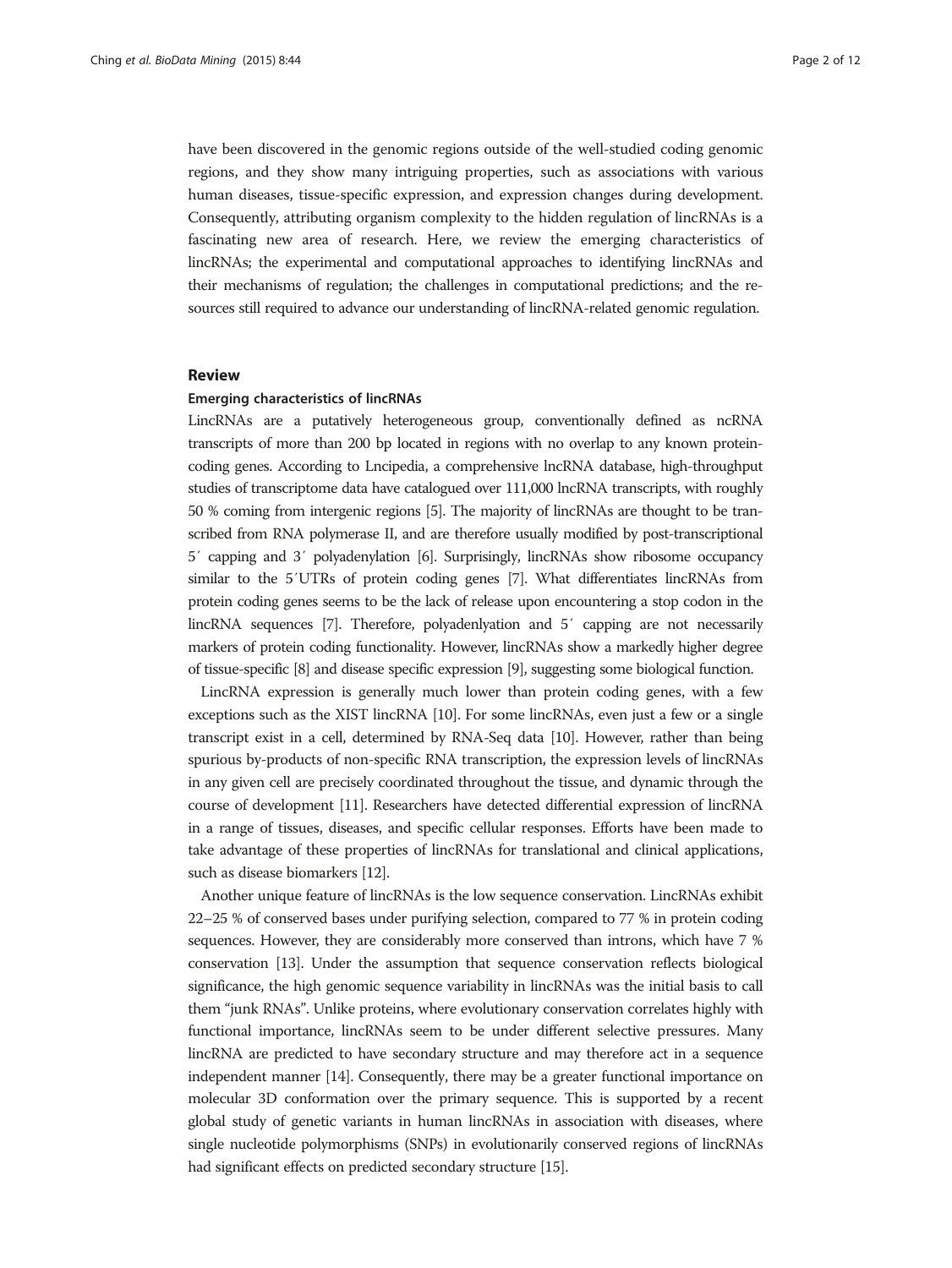#### Genome-wide detection of lincRNAs

Chromatin immunoprecipitation sequencing (ChIP-Seq) is an NGS method that has allowed the discovery of global genomic binding sites of DNA-interacting proteins, such as transcription factors and histones. Using ChIP-Seq signatures of histone 3 lysine 4 tri-methylation (H3K4me3) and histone 3 lysine 36 tri-methylation (HK36me3), or so called "K4-K36" clusters, Guttman et al. detected approximately 1700 transcriptional units >5 kb among four mouse cell lines, which were confirmed by tiling microarrays, PCR and northern blots [[16](#page-9-0)]. This type of chromatin signature was later applied to human cell lines to identify lincRNAs and was shown that along with HOTAIR, 20 % of lincRNAs were associated with the Polycomb repressive complexes 2 (PRC2) [[4\]](#page-9-0). ChIP-Seq has also been applied to the detection of RNA pol II occupancy to identify lincRNAs in mouse macrophages upon endotoxin stimulation [\[17\]](#page-9-0). The authors found that 70 % of extragenic polymerase II peaks were associated with genomic regions with a canonical chromatin signature of enhancers.

Clearly, decisions made during the library preparation phase of an RNA-seq experiment will affect lincRNA measurements. Since many but not all lincRNA transcripts are poly-adenylated [\[18\]](#page-9-0), the decision to select poly-adenylated RNAs or to use ribodepletion methods should be made with care. Yang et al. [[19\]](#page-9-0) state that approximately 20 % of transcripts are non-poly adenylated, suggesting that ribo-depletion methods are necessary to gain a more comprehensive picture of the transcriptome. In addition, Yang et al. find that some transcripts, such as the Malat1 lincRNA are bimorphic, meaning they exist in poly- $A(+)$  and poly- $A(-)$  configurations. Thus, ribo-depletion and poly- $A$ selection methods could provide complementary information on the relative proportions of poly-adenylation of transcripts. Moreover, the adoption of strand-specific sequencing protocols provides a means of making more detailed annotations of lncRNAs, especially the antisense lncRNAs [\[20](#page-9-0)]. Nevertheless, even without strand information, RNA-seq has proven useful for the identification of lincRNAs. For example, Cabili et al. analysed lincRNAs in 24 tissues and mapped out nearly 9000 lincRNAs coupled to expression profile information [\[8](#page-9-0)].

Not all NGS methods are ideal for identifying the precise boundaries of lincRNAs. ChIP-Seq using antibodies against RNA polymerases can only provide a rough estimation of transcription location but not the precise boundaries of transcripts [[17](#page-9-0)]. RNA-Seq may also have trouble to detect isoforms and their exact start and end sites, as the cDNA is randomly fragmented, and accumulated from all isoforms within a given genomic loci [[21](#page-10-0)]. Moreover, if RNA-Seq is conducted by a poly-A enriched approach, the internal bias against 5′ ends make it difficult to map out the exact start sites of a transcript. However, some other NGS methods have been adopted to overcome this problem. For example, cap analysis gene expression (CAGE) tag sequencing has been used to aid the identification of transcription start sites in human cells [\[18\]](#page-9-0), and 3′-end sequencing (3SEQ) has also been used in a zebrafish model to aid the determination of the 3′ bounds of lincRNA transcripts [[22](#page-10-0)]. Additionally, tiling arrays that enable direct observation of lincRNAs transcript exons have been used to detect gene boundaries and alternative splicing. For example, Tahira et al. sampled intergenic and intronic ESTs from over one million ESTs from The Cancer Genome Project to develop a custom microarray, and subsequently identified lincRNAs differentially expressed between primary and metastatic pancreatic cancers [\[23\]](#page-10-0).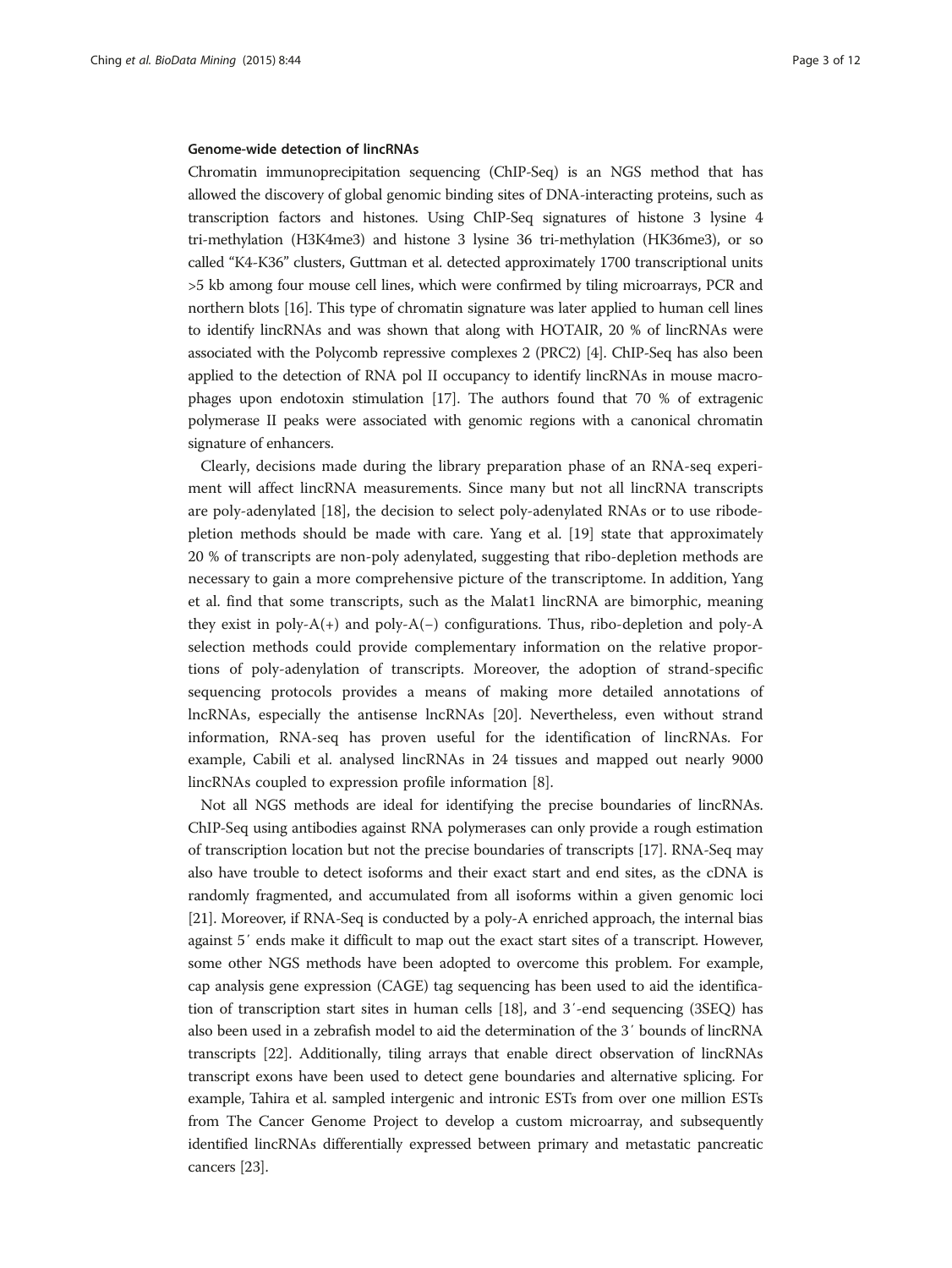#### Computational methods to predict lincRNAs

Most computational studies of lincRNAs rely on RNA-Seq results initially, with quality-control filtering steps to remove reads arising from spurious background noise [[24\]](#page-10-0). Additional steps should be taken involving the removal of protein coding genes and small non-coding RNAs such as microRNAs. Methods to do such removals include ORF detection [[1, 9, 16](#page-9-0), [25](#page-10-0)], BLAST to identify homologs of protein coding genes [[25](#page-10-0)], domain based searches such as Pfam [\[9,](#page-9-0) [25](#page-10-0)], and predictions of coding potential based on nucleotide substitution frequencies given sequences from multiple species. The Coding Potential Calculator (CPC) [\[26\]](#page-10-0) and iSeeRNA [[27\]](#page-10-0) programs are popular choices in determining coding potential. However, the extent to which some lincRNAs may be hosts of smaller RNA species such as microRNAs requires further study [[28](#page-10-0)]. Another selection criterion is the number of exons in a transcript. Most of the exons (about 80 % in human) are less than 200 bp [\[29\]](#page-10-0), the minimum length requirement of lincRNA by definition. Transcripts with only one exon are less likely to be lincRNAs. Additionally, the number of exons can be used as an indicator of transcript quality. Multi-exonic transcripts are less likely to result from spurious transcription and genomic noise. The presence of introns is also indicative of robust and consistent transcription boundaries. Introns have less frequent terminal repeats and transposable elements in comparison to intergenic regions, suggesting that lincRNAs have additional conservation in splicing [[30\]](#page-10-0). Finally, the axiomatic length-based filter, 200 bp, eliminates any non-coding sequences that fall into the current small RNA categories [[31\]](#page-10-0). The filtering steps described above are often implemented through a pipeline with a series of cut-offs or a decision tree to interrogate multiple features involved in classifying lincRNAs [\[24](#page-10-0)].

In recent years, machine learning based classification approaches have been used to detect lincRNAs [\[17](#page-9-0), [27](#page-10-0), [32](#page-10-0)–[34\]](#page-10-0). For example, iSeeRNA interrogated coding potential based on a variety of factors mentioned above, in addition to nucleotide composition. It was trained to differentiate protein coding genes and lncRNAs with an area under the curve (AUC) of 0.99 [[27\]](#page-10-0). LncRNA-MFDL is another tool that uses a deep learning method and the fusion of multiple features to classify lincRNAs with an accuracy of 97.1 % [\[34](#page-10-0)].

#### lincRNA databases

LincRNAs identified from exploratory studies are a valuable resource for accumulating information about these relatively unknown transcripts. Information such as location, splice junction, and tissue specificity are important features. There are quite a few specialized databases that provide comprehensive annotations for lincRNAs or lncRNAs. These include The Broad Institute's Human Body Map project [[4\]](#page-9-0), NONCODE [[35](#page-10-0)] and Lncipedia [\[5](#page-9-0)]. Other large gene annotation sets such as GENCODE [\[36, 37](#page-10-0)], UCSC's known genes [[38](#page-10-0)] or Rfam [\[39](#page-10-0)] RNA family databases are not specific to non-coding RNAs, but nevertheless contain large sets of annotations and information on lincRNAs.

The UCSC ENCODE project provides a feature-rich resource to describe the transcriptional landscape in a variety of tissues from the GENCODE database [\[40](#page-10-0)]. The Ensembl Geneome Browser is another resource that identifies and annotates transcripts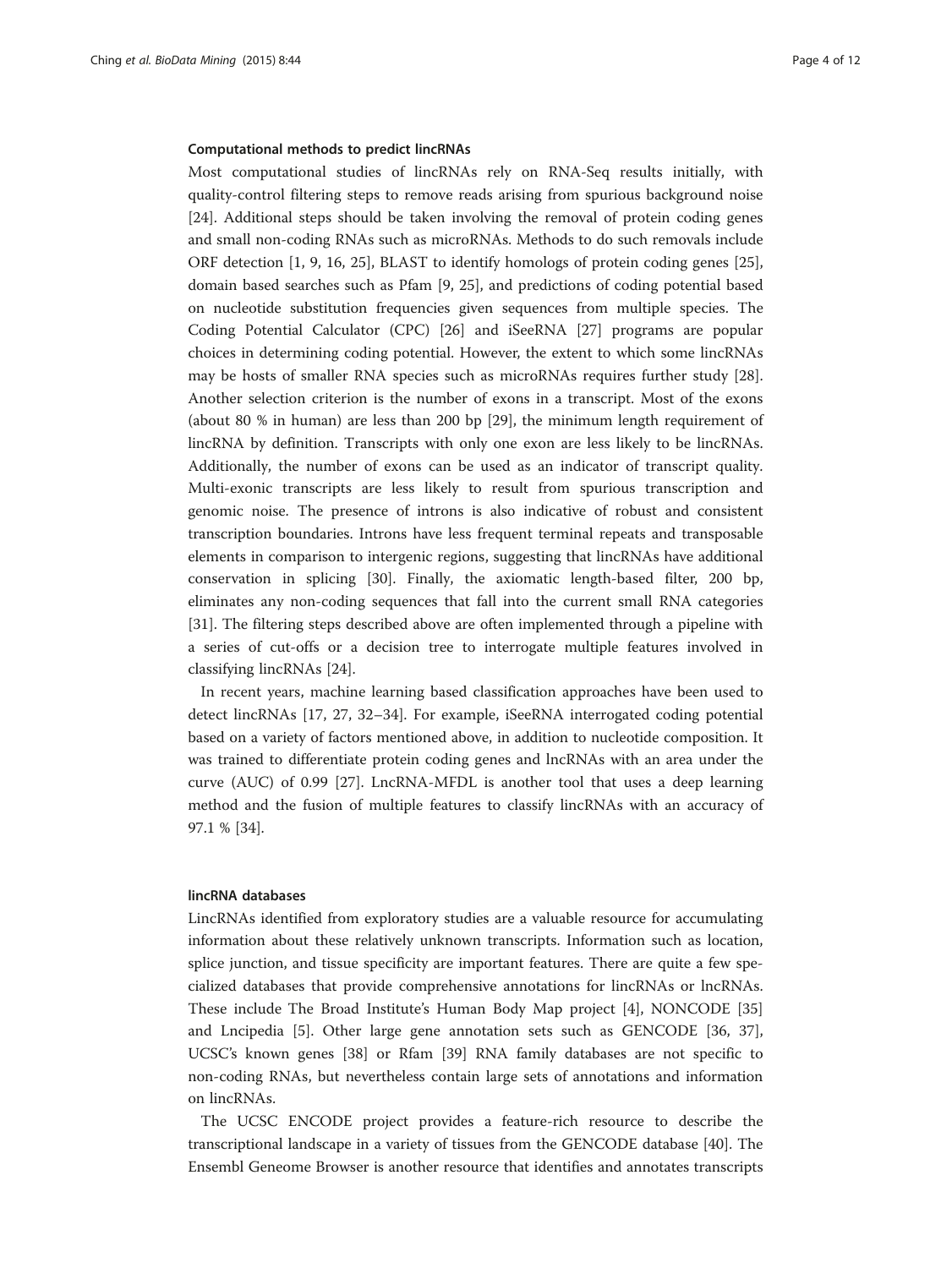within their large database using transcriptional evidence as well as chromatin markups [[36](#page-10-0)]. The Ensembl project uses the GENCODE database, and contributes multiple sources to GENCODE through an automated annotation pipeline in combination with the large Havana annotation by the Sanger Institute [\[36](#page-10-0)]. While GENCODE is one of the most comprehensive databases for mammalian species, it does not include lincRNAs found by RNA-Seq ab initio alignment methods, such as those in the Human Body Map. Neither is it as comprehensive as specialized databases.

More specialized lncRNA databases, such as NONCODE and Lncipedia, enumerate a much larger number of lncRNAs (Table 1). These databases have been created to facilitate functional analyses by integrating multiple data sources such as expression, chromatin markups, microRNA binding sites and mutational data with known lncRNAs. Not surprisingly, the overlap of those data sets can differ greatly, largely due to the selection criteria of particular lncRNAs or the tissue origins where lincRNAs were initially detected.

| Project Name                         | Species                            | Purpose                                                                                                                                              |  |  |
|--------------------------------------|------------------------------------|------------------------------------------------------------------------------------------------------------------------------------------------------|--|--|
| Human Body Map                       | Human                              | A reference set of lincRNAs                                                                                                                          |  |  |
| ChIPBase                             | Various (incl. Human<br>and Mouse) | A resource for lncRNA transcriptional regulation and expression<br>profiles of ncRNA (IncRNA, microRNAs, etc.)                                       |  |  |
| <b>NONCODE</b>                       | Various (incl. Human<br>and Mouse) | A large IncRNA database integrating various databases and<br>references                                                                              |  |  |
| <b>IncRNAdb</b>                      | Various (incl. Human<br>and Mouse) | A database of IncRNAs having biological function or regulatory<br>roles                                                                              |  |  |
| ncRNA expression<br>database (NRED)  | Human and Mouse                    | Expression database for human and mouse IncRNAs                                                                                                      |  |  |
| LNCipedia                            | Various (incl. Human<br>and Mouse) | A large database of lncRNA transcripts and annotation                                                                                                |  |  |
| IncRNADisease                        | Human                              | A database of IncRNAs associated with human diseases                                                                                                 |  |  |
| DIANA-LncBase                        | Human and Mouse                    | A database of experimentally verified and predicted microRNA<br>targets on IncRNAs                                                                   |  |  |
| IncRNA2Target                        | Human and Mouse                    | A collection of IncRNA knockout experiments and<br>downstream regulation                                                                             |  |  |
| starBase 2.0                         | Human, Mouse and<br>C. elegans     | A collection of lncRNA and predicted microRNA targets; lncRNA<br>expression profiles from TCGA data                                                  |  |  |
| IncRNAMap                            | Human                              | A resource for exploring lncRNA expression profiles and<br>interaction with small RNAs (siRNA, microRNAs, etc.)                                      |  |  |
| <b>IncRNAWiki</b>                    | Human                              | An open wiki style IncRNA database                                                                                                                   |  |  |
| MONOCI db                            | Mouse                              | A mouse noncoding database detailing functional<br>enrichment of lncRNA in response to respiratory<br>disease caused by influenza and SARS-CoV       |  |  |
| IncRNome                             | Human                              | A searchable database for long noncoding RNAs in humans<br>and various properties, such as predicted structure, SNPs<br>and epigenetic modifications |  |  |
| PLncDB                               | Arabidopsis thaliana               | A database dedicated to A. thaliana plant lncRNA transcriptome,<br>including information on epigenetic modification                                  |  |  |
| <b>Functional IncRNA</b><br>Database | Human, Mouse and<br>Rat            | A database of experimentally validated functional IncRNAs                                                                                            |  |  |
| <b>InCeDB</b>                        | Human                              | A database of IncRNA acting as ceRNA                                                                                                                 |  |  |
| line2GO                              | Human                              | A database of IncRNA acting as ceRNA and biological processes<br>based on GO annotation                                                              |  |  |
| <b>IncRNASNP</b>                     | Human and Mouse                    | A database cataloging micro-RNA interactions and SNPs in<br>IncRNAs and their impact on secondary structure                                          |  |  |

|  | Table 1 Summary of IncRNA/lincRNA databases |  |  |  |  |
|--|---------------------------------------------|--|--|--|--|
|--|---------------------------------------------|--|--|--|--|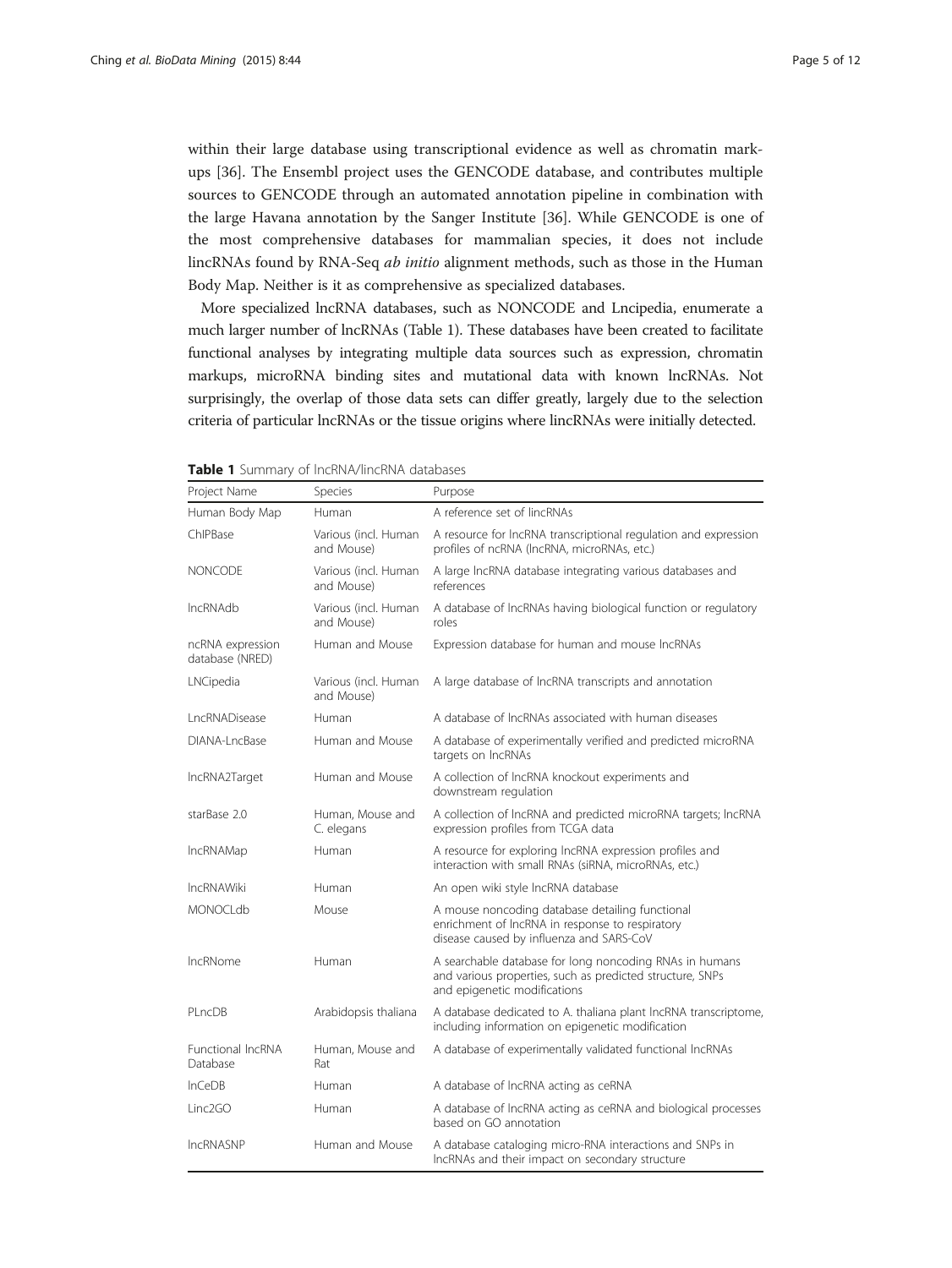#### Genomic assays to study lincRNA regulations

Methods to elucidate the functions of individual lincRNAs have made much slower progress compared to large-scale genomic assays. In this section we survey the increasing number of genome-scale molecular interaction studies to investigate the cellular functions of lincRNAs.

Several genomic approaches have been reported to identify specific functions of lincR-NAs. One popular technique is the protein-centric RNA immunoprecipitation (RIP), which selects a particular protein or a group of proteins to co-precipitate RNAs and determines functional relationships based on physical interactions [\[41\]](#page-10-0). This allows one to ascribe functions of the protein(s) with co-precipitated lincRNAs. For example, Shi et al. used RIP to identify novel functional lincRNAs involved in the regulation of TNF expression through binding to PRC2 [\[42\]](#page-10-0), and found that PRC2 binds to thousands of RNA species. Thus, protein-centric methods focusing on PRC2 have provided us critical insights into the genome-wide regulation by lincRNAs [[43\]](#page-10-0).

Conversely, another approach is to purify certain RNA molecules and then capture the associated proteins (RNA-centric methods); the associated proteins can then be identified via mass-spectroscopy [[41\]](#page-10-0). This approach works by complementary base pairing of the RNA sequence to oligonucleotide probes labelled with streptavidin or biotin [[44\]](#page-10-0). However, in comparison to protein-centric methods where the RNA targets can be amplified by PCR, RNA-centric methods do not have a means of amplifying the protein targets. Therefore, RNA-centric methods work best when large quantities of protein are available [\[41](#page-10-0)].

Additionally, there have also been a handful of "DNA-centric" methods for studying lincRNAs. Methods that investigate DNA modification or the 3D structure of chromosomes have greatly advanced our understanding of gene regulation [\[45](#page-10-0)]. For example, Ma et al. developed a novel method called Dnase Hi-C that determines the interactions of lincRNA promoters with DNA enhancer regions [[45](#page-10-0)]. Their method involves cross-linking nearby DNA strands, followed by DNAse I digestion, proximity ligation between the cross-linked strands and DNA sequencing. Rather than using restrictive enzyme (RE) as done in conventional Hi-C, which generates predictable and consistent fragment ends, DNase I produces a heterogeneous mixture of fragment ends that greatly improves the efficiency and resolution. They were able to fine-map cell specific 3D organization of 998 lincRNA promoters. They demonstrated that lincRNA expression is tightly controlled by complex mechanisms including super-enhancers and PRCs.

#### Known functions and mechanisms of lincRNAs

Historically, lincRNAs have been shown to have a greater likelihood to be functionally associated with their nearest neighboring protein-coding genes. However, more recent analyses show that the expression correlation between a lincRNA and its closest coding gene is not statistically significant when compared to the correlation between two neighboring protein-coding genes [[8](#page-9-0), [46](#page-10-0)]. While complementary base pairing may be the mechanism of action for some small RNAs such as microRNAs, lincRNAs by their nature are unlikely to exert their regulatory function solely through sequence pairing. Instead, lincRNAs have been shown to mediate the interplay between many molecular species simultaneously [\[47\]](#page-10-0). LincRNAs affect gene expression by many different mechanisms -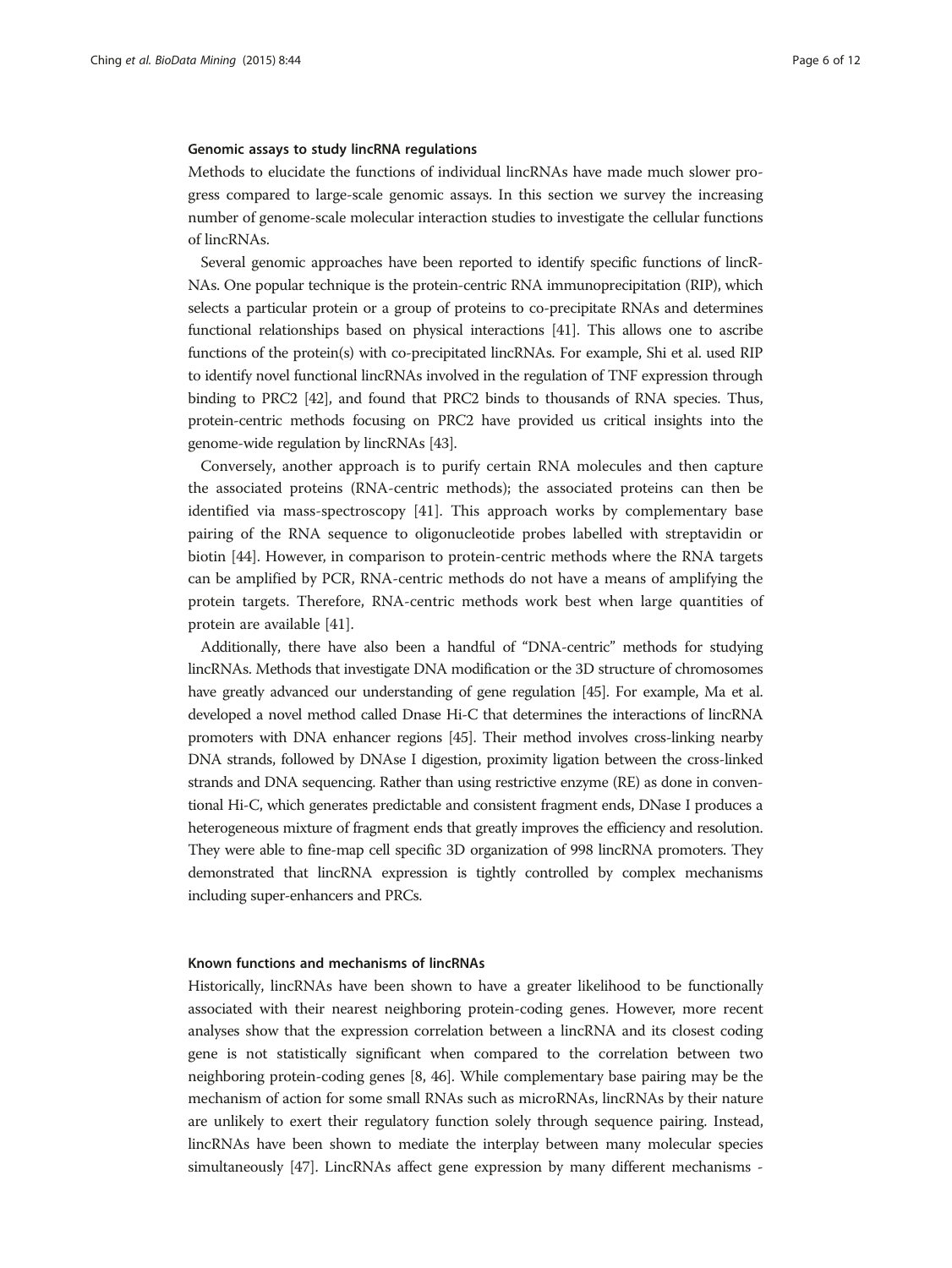from chromatin remodelling and epigenetic regulation, to transcriptional, posttranscriptional, and protein-level control. So far, no unifying genome-wide theme has been found to explain all the complexities of lincRNA regulation. We review the handful of competing theories that attempt to address this problem.

#### LincRNAs involved in chromatin remodelling

Epigenetics is a vital means of DNA patterning to regulate gene expression [\[48\]](#page-10-0). PRCs exert gene silencing epigenetically by histone modifications and DNA chemical alterations such as methylation [\[43\]](#page-10-0). Recruitment of PRCs to certain genomic locations is mediated by specific lincRNAs. Thus, the differential expression of certain lincRNAs (such as HOTAIR) can lead to activation or deactivation of transcription on the genome [\[49\]](#page-10-0). The vital role of gene suppression due to lincRNAs has been implicated in the pathology of cancers, where dysregulation of individual lincRNAs release cell cycle control resulting in an increase in cell proliferation [\[50](#page-10-0)]. Complicating matters, thousands of lincRNAs were found bound by PRC2 within various cell types [[4](#page-9-0)], suggesting the widespread interaction of lincRNAs with the epigenetic modification machinery.

#### LincRNAs as transcription co-factors

Many lincRNAs are known to act as transcription co-factors. In some cases, the act of transcription of a lincRNA may positively or negatively affect expression of nearby genes [[51](#page-10-0)]. Dimitrova et al. showed that lincRNA-p21 acts as a transcriptional coactivator and was required for recruitment of ribonucleoproteins to promoter elements associated with pre-mRNA [\[52\]](#page-10-0). MALAT1 is also known to act as a transcription co-factor. This lincRNA is well characterized as one of the most highly expressed mammalian lincRNAs. It is also known to significantly affect the metastasic process in lung adenocarcinoma, by enhancing the expression of cell motility genes [\[53\]](#page-10-0). It was found that MALAT1 acts as a molecular scaffold to allow gene expression by promoting the interaction among unmethylated PRC2, E2F1 transcription factor, histone markers, and the other transcriptional coactivator complexes [[54](#page-10-0)]. Interestingly, this protein sequestration mechanism of ncRNA is not unique to eukaryotes, and it also occurs in bacteria [\[55\]](#page-10-0).

#### Competing endogenous RNA hypothesis of lincRNAs

The competing endogenous RNA (ceRNA) hypothesis is a theory that lncRNAs (including lincRNAs) regulate gene expression by acting as microRNA sponges [\[56](#page-10-0)]. The inhibition of specific mRNA translation is modulated by microRNA depletion through lncRNAs harboring microRNA binding sites. By effectively competing for the same microRNA, these lncRNAs exert a level of competitive inhibition. Based on this hypothesis, Liu et al. developed a database of lincRNAs that were predicted to have functional associations with protein-coding genes [\[57\]](#page-10-0). Some exemplary lincRNAs that function as ceRNAs are the HULC [[58](#page-11-0)] and LINC-ROR [\[59\]](#page-11-0). HULC was shown to be the molecular sponge of a series of microRNAs including miR-372, which induces phosphorylation of CREB in liver cancer [[60](#page-11-0)], and LINC-ROR shares the microRNA response elements with core transcription factors Oct4, Sox2, and Nanog and thus increases expression of these genes by competing for microRNAs [\[61\]](#page-11-0). Although some lincRNAs act as ceRNAs, it is unclear how prevalent this mechanism is among all lincRNAs.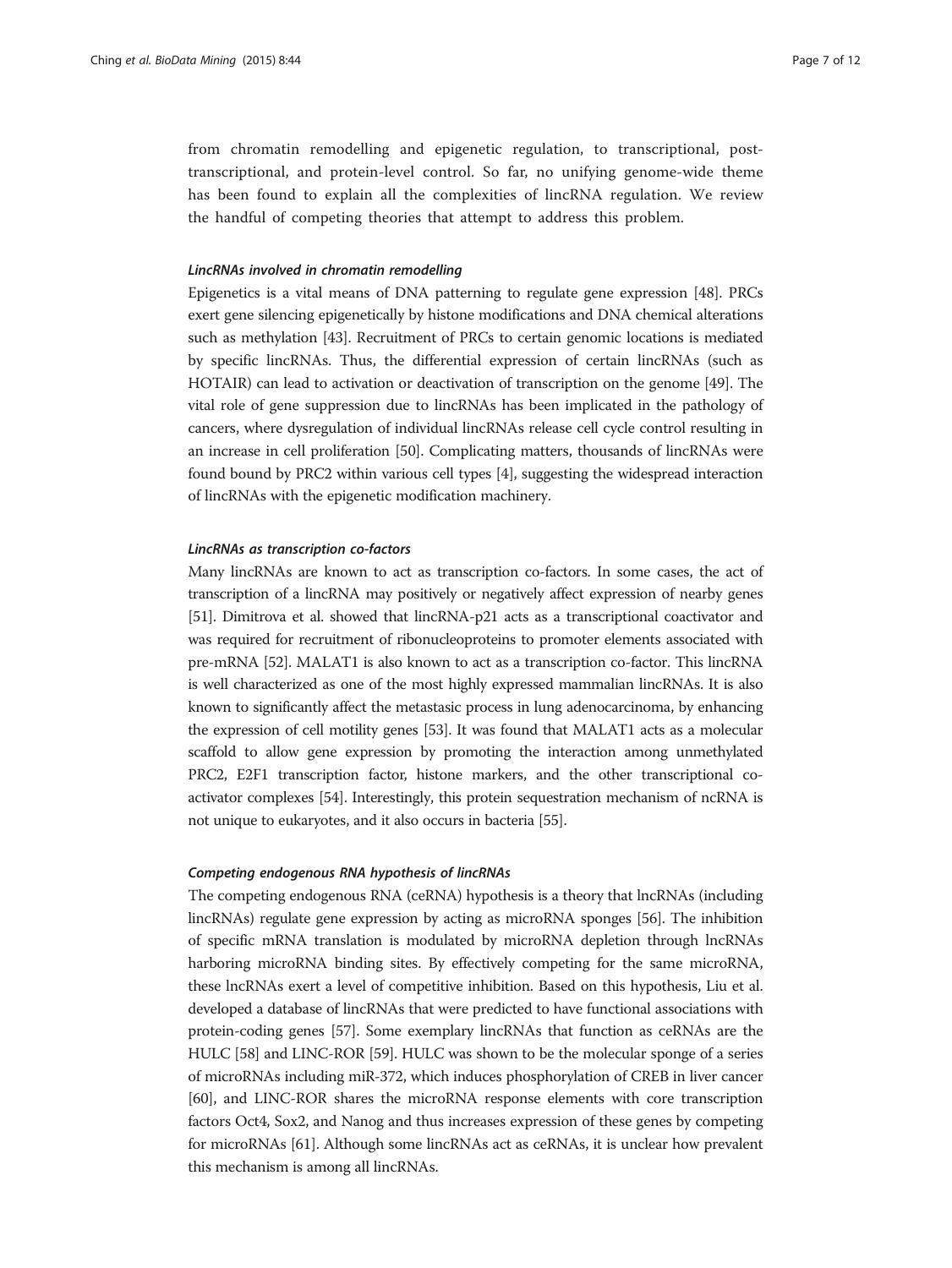#### LincRNAs as evolutionary reservoirs

While lincRNAs have less sequence conservation than protein-coding genes, they have a greater degree of secondary motif conservation compared to mRNAs [\[62\]](#page-11-0). These elements may explain the origins of lincRNAs, which provide a reservoir of evolutionarily constrained RNA motifs [\[62](#page-11-0), [63\]](#page-11-0) to supply extra genetic modules for evolutionary tinkering. It is also known that Retrotransposon and tandem repeat sequences are more common within lincRNAs compared to protein-coding genes [[64](#page-11-0)]. Embedded microRNAs and the hypothesized ceRNA mechanism mentioned earlier may be accounted for by such duplication events, as modulating copy number of an embedded microRNA or target site would allow for fine-tuned regulation [\[56](#page-10-0), [65](#page-11-0)].

#### Computational methods for lincRNA target prediction

There have been many attempts to computationally identify the function of lincRNAs. Given the length of lincRNA sequences and the complexity of their potential 3D structures along with the RNA and protein partners, this is a very challenging task. We review the different computational approaches in the following.

#### Correlation with protein coding genes and biological processes

One of the simplest approaches to determine the function of lincRNAs is to examine their correlations with protein coding genes [\[66](#page-11-0)]. However, this is a "black box" approach that identifies neither causality nor lincRNA functions at the molecular level. Another naïve approach is to relate the function of lincRNAs to the nearby protein coding genes [[67](#page-11-0)]. Many lincRNAs have been found to exert regulatory activity on protein coding genes in cis [\[45](#page-10-0), [52](#page-10-0)]. However, Khalil et al. found that knockdown of six different lincRNAs did not affect the expression of level of nearby genes [[4](#page-9-0)]. This suggests that lincRNAs can work in trans as well, and that the correlation between a lincRNA and its nearby protein coding genes may not necessarily be a causative relationship, but rather a result of sharing a region of active transcription.

#### Relation between lincRNAs with microRNAs and other small non-coding RNAs

Other more sophisticated tools have been developed to identify more succinct functions. Boerner and McGinnis constructed a pipeline to seek functions of lncRNAs in Zea Mays [[33](#page-10-0)]. Using BLAST search, they found that the majority of lncRNAs have strong homology to small RNA molecules. They hypothesized that many lncRNAs are simply unprocessed pre-cursors to small non-coding RNAs, such as microRNA, shRNA and siRNA [[33](#page-10-0)]. Based on the "ceRNA hypothesis" mentioned earlier, Liu et al. developed "linc2GO", a software for identifying mRNA and lincRNA pairs [\[57\]](#page-10-0). Using predicted microRNA targets from miRanda, TargetScan and PITA software, they predicted microRNA targets on both mRNAs and lincRNAs; The mRNAs and lincRNAs that had statistically significant target sites for a particular microRNA were proposed to have a "competing endogenous" relationship.

#### Machine learning approaches to target and functional prediction

Machine learning methods have been used successfully to classify whether transcripts are coding or non-coding. However, machine learning methods to identify the targets of lincRNAs have not seen much success. Comparatively, there has been much more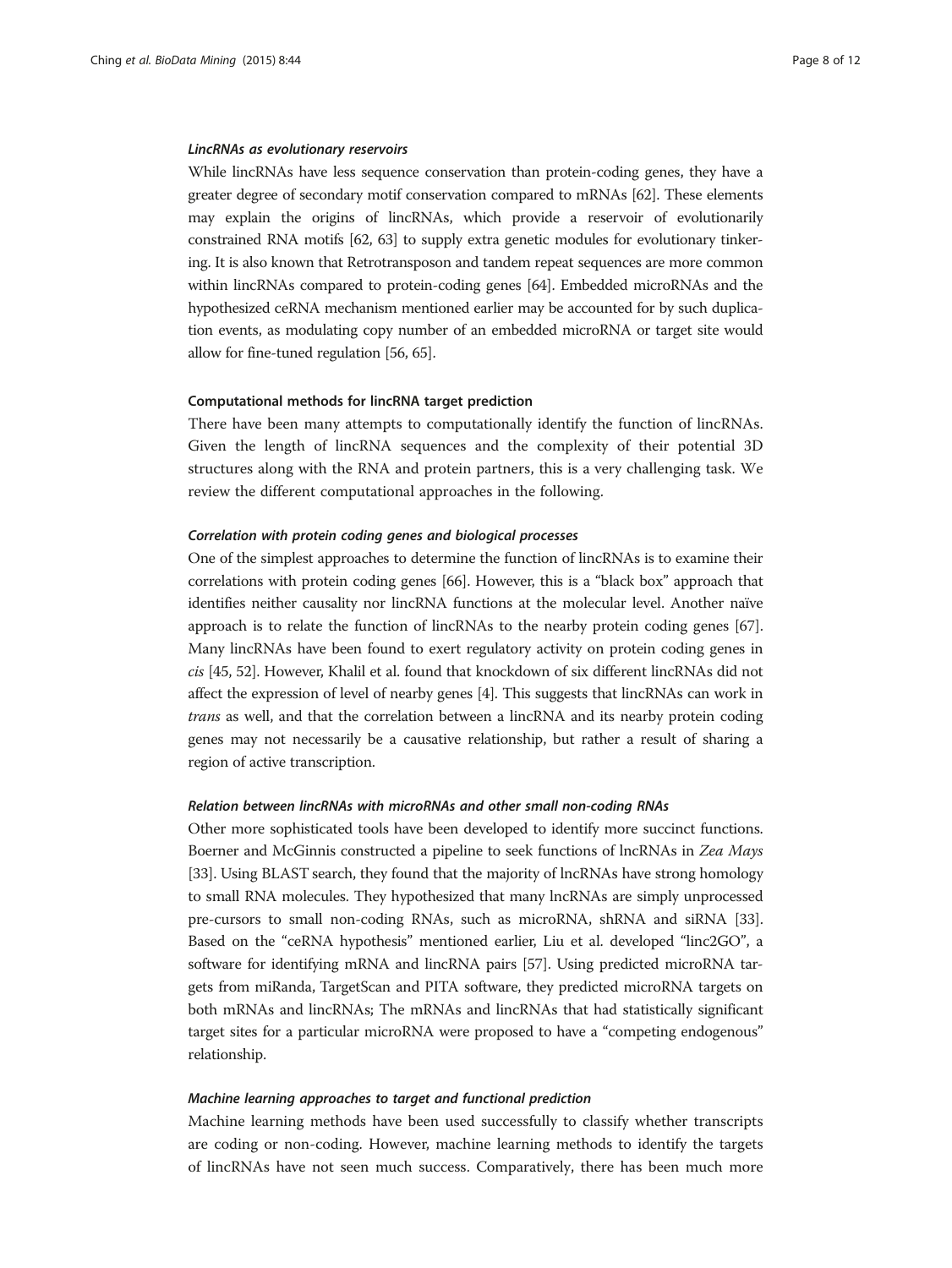success in using supervised learning approaches to identify microRNA targets, such as TargetScan [\[68](#page-11-0)], SvMicrO [\[69](#page-11-0)] and mirMark [\[70\]](#page-11-0). Still progress is being made towards lincRNA functional prediction. Glazko et al. used support vector machines (SVM) to predict lncRNA and PRC2 binding using human lincRNA associated with PRC2 as training data. With the classification model, they were able to predict 59.4 % of lncRNAs which bind to PRC2 in mice [\[71\]](#page-11-0). The model was based off of the dataset by Khalil et al. [[4,](#page-9-0) [72\]](#page-11-0) which found roughly 20 % of lincRNAs to associate with PRC2. However, it remains unclear whether the associations were spurious or led to sequence specific chromatin regulation.

#### LincRNA functional prediction through the higher-order structure

Perhaps the least explored lincRNA prediction approach is functional prediction through tertiary and quaternary structure. As the structure of RNA molecules are related to their functions, predicting the structure of complexes between RNA-RNA, and RNA-protein interactions could elucidate functional properties. Several RNA-RNA interaction prediction tools are available, usually based on free-energy, such as RNAhybrid [[73](#page-11-0)] and RNADuplex [[74](#page-11-0)]. RNA-protein interaction prediction tools exist as well, such as RPIseq which uses a Random Forest classification approach [\[75\]](#page-11-0) or RNApred, which uses an SVM approach [[76](#page-11-0)]. However, there have not been many attempts for lincRNA functional prediction. Many of the protein complexes interacting with lincRNAs do not fall into common binding motifs [\[41\]](#page-10-0). Furthermore, functional prediction is complicated by the "n-body problem", since protein, RNA and DNA can be complexed with lincRNAs simultaneously.

#### Downstream target prediction through directed graphs

Reverse engineering of gene regulatory networks has been an area of research before the explosion of next generation sequencing and lincRNA research [\[77\]](#page-11-0). Approaches such as Bayesian networks, information-theoretic approaches and ordinary differential equations have shown strong performance [\[78\]](#page-11-0). Generally, a perturbation of the system (such as gene knockout, overexpression or drug treatment) is performed which forces a node (i.e., a gene) on a regulatory network graph to be forcibly turned on or turned off. This perturbation produces direct causative (rather than correlative) downstream effects that can be captured through microarrays and quantitative methods. Recently, Jiang et al. published a database (lncRNA2Target) describing lncRNA knockdown and overexpression experiments, followed by gene quantification by microarray or qPCR [[79](#page-11-0)]. These types of experiments can be a valuable resource for elucidating a lincRNA's targets and pathways.

#### Conclusion

Statistical evaluation studies for lincRNAs are urgently needed, as datasets produced by these various methods have thus far shown only modest overlaps in their identified lincRNAs [\[14\]](#page-9-0). Besides lack of sequence conservation among lincRNAs, another major issue hindering functional prediction is the lack of validated data. While there are many well-studied lincRNAs, there are massively more unannotated lincRNAs. Machine learning methods often require a large training dataset to produce accurate results. Several functional lincRNA/lncRNA databases exist (such as lncrnaDB), however the number of entries are very low and do not categorize the function of the lncRNAs in a systematic manner [[80](#page-11-0)]. As more and more lincRNAs become functionally validated, comprehensive and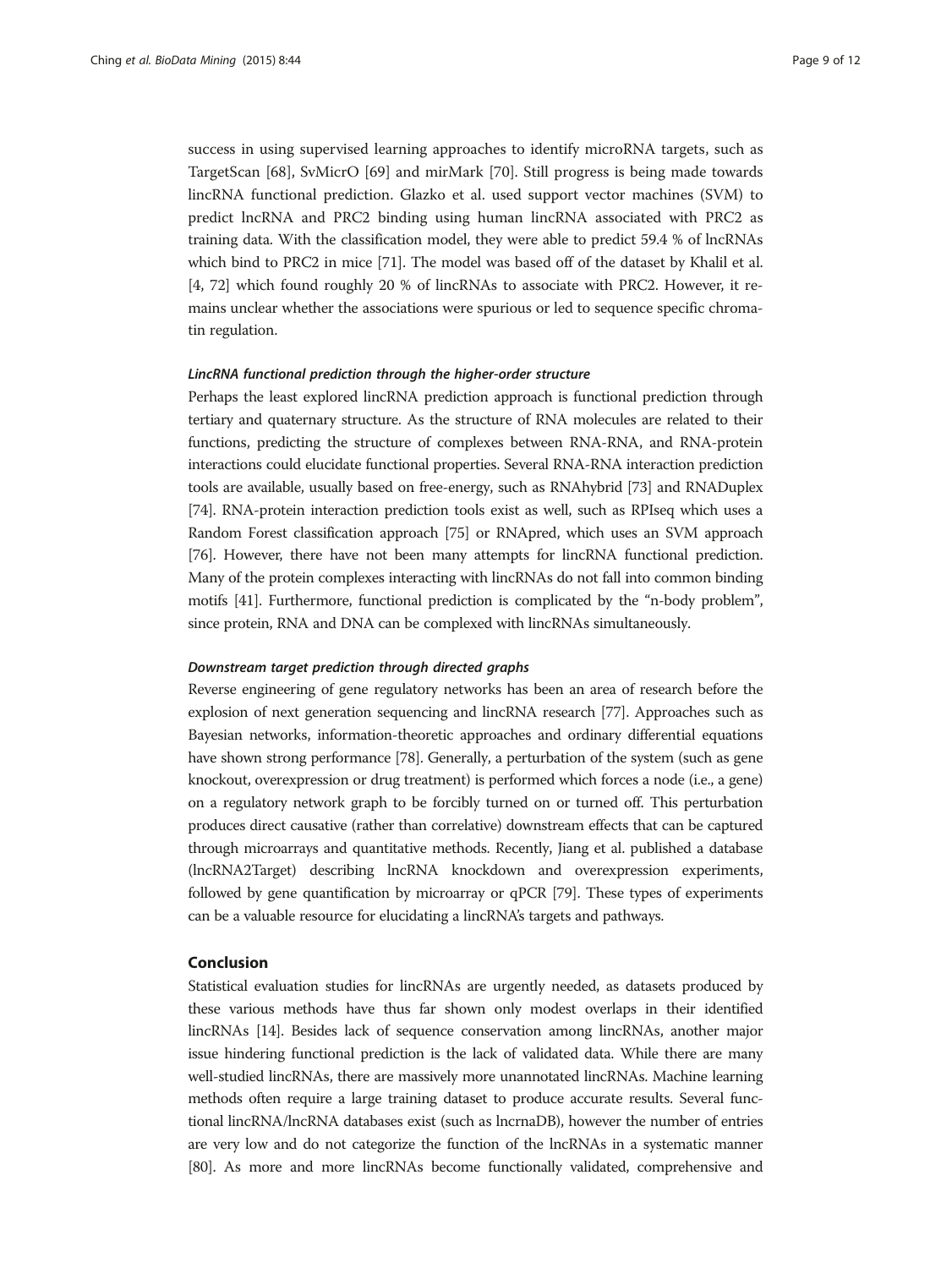<span id="page-9-0"></span>regularly updated databases would be a great source to build good prediction methods. Perhaps even more important is the advancement of experimental techniques to provide quality data required for the prediction. Currently, most experimental techniques focus on a single protein or a small number of proteins (protein-centric) or a single lincRNA or family of lincRNAs (RNA-centric) [\[41\]](#page-10-0). New methods are required that can provide high-throughput protein and RNA targets of thousands of lincRNAs in parallel.

#### Competing interests

The authors declare that they have no competing interests.

#### Authors' contributions

LXG planned the work. TC, JM, JW and LXG all wrote parts of the manuscript. TC and LXG designed and finalized the manuscript. All authors read and approved the final manuscript.

#### Acknowledgements

This work was supported by grants K01ES025434 awarded by NIEHS through funds provided by the trans-NIH Big Data to Knowledge (BD2K) initiative [\(www.bd2k.nih.gov](http://www.bd2k.nih.gov)), P20 COBRE GM103457 awarded by NIH/NIGMS, and Medical Research Grant 14ADVC-64566 from Hawaii Community Foundation to L.X. Garmire.

#### Author details

<sup>1</sup>Molecular Biosciences and Bioengineering Graduate Program, University of Hawaii at Manoa, Honolulu, HI 96822, USA <sup>2</sup>Epidemiology Program, University of Hawaii Cancer Center, Honolulu, HI 96813, USA. <sup>3</sup>Laboratory of Immunology and Signal Transduction, Chaminade University of Honolulu, Honolulu, HI 96816, USA. <sup>4</sup>Department of Internal Medicine, University of Iowa, Iowa City, IA 52242, USA.

### Received: 27 June 2015 Accepted: 4 December 2015<br>Published online: 22 December 2015

#### References

- 1. Hangauer MJ, Vaughn IW, McManus MT. Pervasive transcription of the human genome produces thousands of previously unidentified long intergenic noncoding RNAs. PLoS Genet. 2013;9(6):e1003569.
- Ezkurdia I, Juan D, Rodriguez JM, Frankish A, Diekhans M, Harrow J, et al. Multiple evidence strands suggest that there may be as few as 19 000 human protein-coding genes. Hum Mol Genet. 2014.
- 3. Joyce GF. The antiquity of RNA-based evolution. Nature. 2002;418(6894):214–21.
- 4. Khalil AM, Guttman M, Huarte M, Garber M, Raj A, Rivea Morales D, et al. Many human large intergenic noncoding RNAs associate with chromatin-modifying complexes and affect gene expression. Proc Natl Acad Sci U S A. 2009; 106(28):11667–72.
- 5. Volders P-J, Verheggen K, Menschaert G, Vandepoele K, Martens L, Vandesompele J, et al. An update on LNCipedia: a database for annotated human lncRNA sequences. Nucleic Acids Res. 2015;43(D1):D174–80.
- 6. Ulitsky I, Bartel DP. lincRNAs: genomics, evolution, and mechanisms. Cell. 2013;154(1):26–46.
- 7. Guttman M, Russell P, Ingolia NT, Weissman JS, Lander ES. Ribosome profiling provides evidence that large noncoding RNAs do not encode proteins. Cell. 2013;154(1):240–51.
- 8. Cabili MN, Trapnell C, Goff L, Koziol M, Tazon-Vega B, Regev A, et al. Integrative annotation of human large intergenic noncoding RNAs reveals global properties and specific subclasses. Genes Dev. 2011;25(18):1915–27.
- Iyer MK, Niknafs YS, Malik R, Singhal U, Sahu A, Hosono Y, et al. The landscape of long noncoding RNAs in the human transcriptome. Nat Genet. 2015.
- 10. Mercer TR, Gerhardt DJ, Dinger ME, Crawford J, Trapnell C, Jeddeloh JA, et al. Targeted RNA sequencing reveals the deep complexity of the human transcriptome. Nat Biotechnol. 2012;30(1):99–104.
- 11. Sauvageau M, Goff LA, Lodato S, Bonev B, Groff AF, Gerhardinger C, et al. Multiple knockout mouse models reveal lincRNAs are required for life and brain development. Elife. 2013;2:e01749.
- 12. Ge X, Chen Y, Liao X, Liu D, Li F, Ruan H, et al. Overexpression of long noncoding RNA PCAT-1 is a novel biomarker of poor prognosis in patients with colorectal cancer. Med Oncol. 2013;30(2):1–6.
- 13. Guttman M, Garber M, Levin JZ, Donaghey J, Robinson J, Adiconis X, et al. Ab initio reconstruction of cell type-specific transcriptomes in mouse reveals the conserved multi-exonic structure of lincRNAs. Nat Biotechnol. 2010;28(5):503–U166.
- 14. Marques AC, Ponting CP. Catalogues of mammalian long noncoding RNAs: modest conservation and incompleteness. Genome Biol. 2009;10(11):R124.
- 15. Ning S, Wang P, Ye J, Li X, Li R, Zhao Z, et al. A global map for dissecting phenotypic variants in human lincRNAs. Eur J Hum Genet. 2013;21(10):1128–33.
- 16. Guttman M, Amit I, Garber M, French C, Lin MF, Feldser D, et al. Chromatin signature reveals over a thousand highly conserved large non-coding RNAs in mammals. Nature. 2009;458(7235):223–7.
- 17. Garmire LX, Garmire DG, Huang W, Yao J, Glass CK, Subramaniam S. A global clustering algorithm to identify long intergenic non-coding RNA–with applications in mouse macrophages. PLoS One. 2011;6(9):e24051.
- 18. Djebali S, Davis CA, Merkel A, Dobin A, Lassmann T, Mortazavi A, et al. Landscape of transcription in human cells. Nature. 2012;489(7414):101–8.
- 19. Yang L, Duff MO, Graveley BR, Carmichael GG, Chen L-L. Genomewide characterization of non-polyadenylated RNAs. Genome Biol. 2011;12(2):R16.
- 20. He Y, Vogelstein B, Velculescu VE, Papadopoulos N, Kinzler KW. The antisense transcriptomes of human cells. Science. 2008;322(5909):1855–7.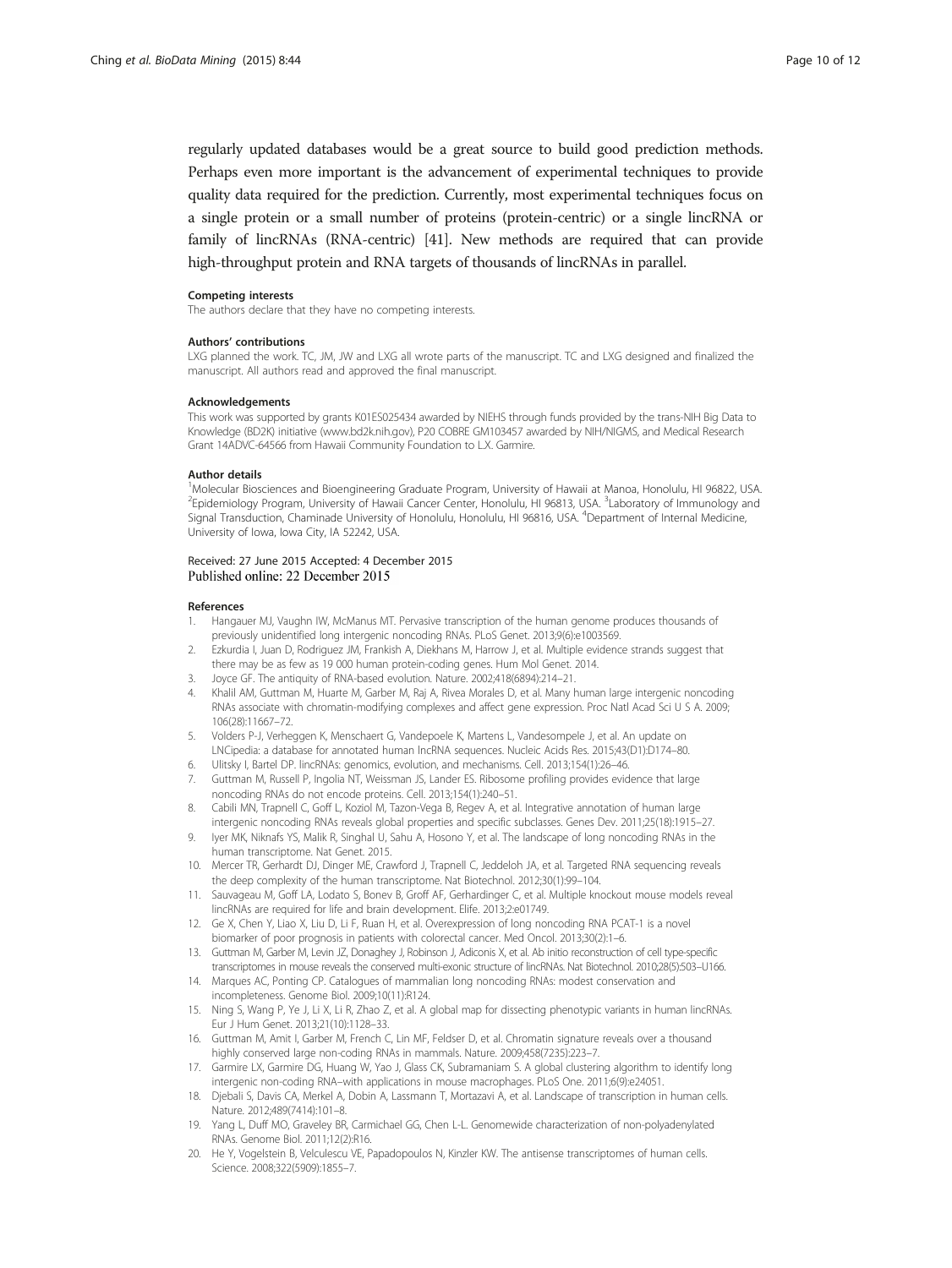- <span id="page-10-0"></span>21. Kawaji H, Lizio M, Itoh M, Kanamori-Katayama M, Kaiho A, Nishiyori-Sueki H, et al. Comparison of CAGE and RNA-seq transcriptome profiling using clonally amplified and single-molecule next-generation sequencing. Genome Res. 2014; 24(4):708–17.
- 22. Ulitsky I, Shkumatava A, Jan CH, Sive H, Bartel DP. Conserved function of lincRNAs in vertebrate embryonic development despite rapid sequence evolution. Cell. 2011;147(7):1537–50.
- 23. Tahira AC, Kubrusly MS, Faria MF, Dazzani B, Fonseca RS, Maracaja-Coutinho V, et al. Long noncoding intronic RNAs are differentially expressed in primary and metastatic pancreatic cancer. Mol Cancer. 2011;10:141.
- 24. Prensner JR, Iyer MK, Balbin OA, Dhanasekaran SM, Cao Q, Brenner JC, et al. Transcriptome sequencing across a prostate cancer cohort identifies PCAT-1, an unannotated lincRNA implicated in disease progression. Nat Biotechnol. 2011;29(8):742–9.
- 25. Madden T. The BLAST sequence analysis tool. 2013.
- 26. Kong L, Zhang Y, Ye ZQ, Liu XQ, Zhao SQ, Wei L, et al. CPC: assess the protein-coding potential of transcripts using sequence features and support vector machine. Nucleic Acids Res. 2007;35(Web Server issue):W345–349.
- 27. Sun K, Chen X, Jiang P, Song X, Wang H, Sun H. iSeeRNA: identification of long intergenic non-coding RNA transcripts from transcriptome sequencing data. BMC Genomics. 2013;14 Suppl 2:S7.
- 28. Jalali S, Jayaraj GG, Scaria V. Integrative transcriptome analysis suggest processing of a subset of long non-coding RNAs to small RNAs. Biol Direct. 2012;7:25.
- 29. Sakharkar MK, Chow VT, Kangueane P. Distributions of exons and introns in the human genome. In Silico Biol. 2004;4(4):387–93.
- 30. Semon M, Duret L. Evidence that functional transcription units cover at least half of the human genome. Trends Genet. 2004;20(5):229–32.
- 31. Qiu MT, Hu JW, Yin R, Xu L. Long noncoding RNA: an emerging paradigm of cancer research. Tumour Biol. 2013; 34(2):613–20.
- 32. Wang Y, Li Y, Wang Q, Lv Y, Wang S, Chen X, et al. Computational identification of human long intergenic non-coding RNAs using a GA–SVM algorithm. Gene. 2014;533(1):94–9.
- 33. Boerner S, McGinnis KM. Computational identification and functional predictions of long noncoding RNA in Zea mays. PLoS One. 2012;7(8):e43047.
- 34. Fan X-N, Zhang S-W. lncRNA-MFDL: identification of human long non-coding RNAs by fusing multiple features and using deep learning. Mol Biosyst. 2015. 11.3 (2015):892-897.
- 35. Xie C, Yuan J, Li H, Li M, Zhao G, Bu D, et al. NONCODEv4: exploring the world of long non-coding RNA genes. Nucleic Acids Res. 2014;42(D1):D98–D103.
- 36. Flicek P, Amode MR, Barrell D, Beal K, Brent S, Carvalho-Silva D, et al. Ensembl 2012. Nucleic Acids Res. 2012; 40(Database issue):D84–90.
- 37. Harrow J, Frankish A, Gonzalez JM, Tapanari E, Diekhans M, Kokocinski F, et al. GENCODE: the reference human genome annotation for The ENCODE Project. Genome Res. 2012;22(9):1760–74.
- Hsu F, Kent WJ, Clawson H, Kuhn RM, Diekhans M, Haussler D. The UCSC known genes. Bioinformatics. 2006;22(9): 1036–46.
- 39. Griffiths-Jones S, Moxon S, Marshall M, Khanna A, Eddy SR, Bateman A. Rfam: annotating non-coding RNAs in complete genomes. Nucleic Acids Res. 2005;33 suppl 1:D121–4.
- 40. Dunham I, Kundaje A, Aldred SF, Collins PJ, Davis CA, Doyle F, et al. An integrated encyclopedia of DNA elements in the human genome. Nature. 2012;489(7414):57–74.
- 41. McHugh CA, Russell P, Guttman M. Methods for comprehensive experimental identification of RNA–protein interactions. Genome Biol. 2014;15:203.
- 42. Shi L, Song L, Fitzgerald M, Maurer K, Bagashev A, Sullivan KE. Noncoding RNAs and LRRFIP1 regulate TNF expression. J Immunol. 2014;192(7):3057–67.
- 43. Goff LA, Rinn JL. Poly-combing the genome for RNA. Nat Struct Mol Biol. 2013;20(12):1344–6.
- 44. Gong C, Maquat LE. Affinity Purification of Long Noncoding RNA–Protein Complexes from Formaldehyde Cross-Linked Mammalian Cells. In: Regulatory Non-Coding RNAs. edn.: Springer; New York. 2015: 81–86.
- 45. Ma W, Ay F, Lee C, Gulsoy G, Deng X, Cook S, et al. Fine-scale chromatin interaction maps reveal the cisregulatory landscape of human lincRNA genes. Nat Methods. 2014.
- 46. Wright MW. A short guide to long non-coding RNA gene nomenclature. Hum Genomics. 2014;8:7
- 47. Mercer TR, Dinger ME, Mattick JS. Long non-coding RNAs: insights into functions. Nat Rev Genet. 2009;10(3):155–9.
- 48. Di Croce L, Helin K. Transcriptional regulation by Polycomb group proteins. Nat Struct Mol Biol. 2013;20(10):1147–55.
- 49. Loewen G, Zhuo Y, Zhuang Y, Jayawickramarajah J, Shan B. lincRNA HOTAIR as a novel promoter of cancer progression. J Can Res Updates. 2014;3(3):134–40.
- 50. Gutschner T, Diederichs S. The hallmarks of cancer: a long non-coding RNA point of view. RNA Biol. 2012;9(6):703–19.
- 51. Wilusz JE, Sunwoo H, Spector DL. Long noncoding RNAs: functional surprises from the RNA world. Genes Dev. 2009;23(13):1494–504.
- 52. Dimitrova N, Zamudio JR, Jong RM, Soukup D, Resnick R, Sarma K, et al. LincRNA-p21 activates p21 in cis to promote Polycomb target gene expression and to enforce the G1/S checkpoint. Mol Cell. 2014;54(5):777–90.
- 53. Wang KC, Chang HY. Molecular Mechanisms of Long Noncoding RNAs. Mol Cell. 2011;43(6):904–14.
- 54. Yang L, Lin C, Liu W, Zhang J, Ohgi KA, Grinstein JD, et al. ncRNA- and Pc2 methylation-dependent gene
- relocation between nuclear structures mediates gene activation programs. Cell. 2011;147(4):773–88. 55. Duss O, Michel E, Yulikov M, Schubert M, Jeschke G, Allain FHT. Structural basis of the non-coding RNA RsmZ acting as a protein sponge. Nature. 2014;509(7502):588−+.
- 56. Salmena L, Poliseno L, Tay Y, Kats L, Pandolfi PP. A ceRNA hypothesis: the Rosetta Stone of a hidden RNA language? Cell. 2011;146(3):353–8.
- 57. Liu K, Yan Z, Li Y, Sun Z. Linc2GO: a human LincRNA function annotation resource based on ceRNA hypothesis. Bioinformatics. 2013;29(17):2221–2.